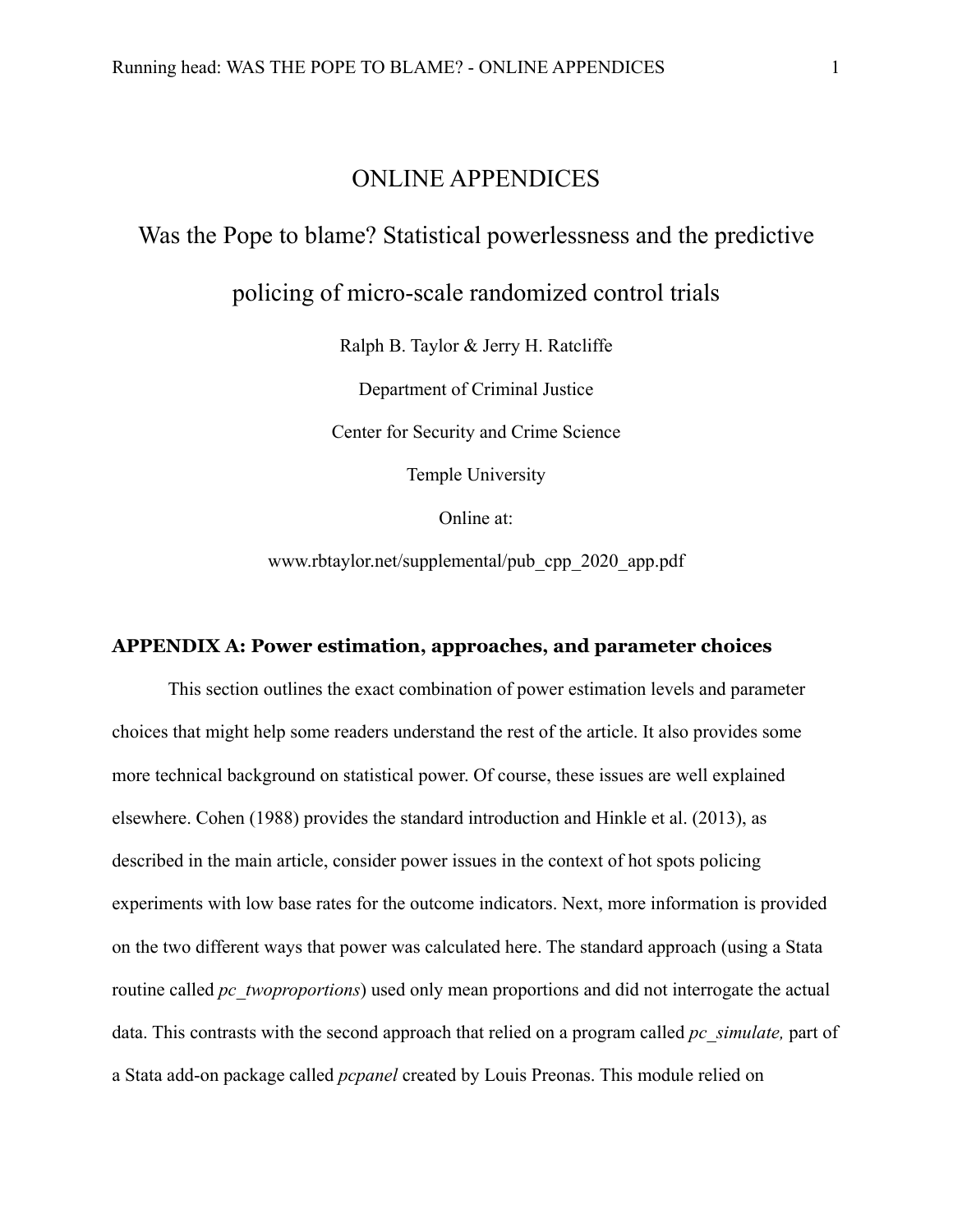information gained from the experiment itself, the control and awareness conditions, to fine-tune the analysis. This simulation approach, like the standard approach, also could be used for a priori power calculations with baseline data. The point here was not to see which approach was better. The two were just different. Rather the question was: do the two approaches generally agree on the severity of the statistical powerlessness problem under different scenarios, and the conditions likely to produce acceptable levels of power?

First an aside on statistical power. What is it?

The statistical power of a significance test is the long-term probability, given the population ES [effect size], α [alpha level including whether one or two tailed], and *N*  [sample size] of rejecting  $H_0$  [null hypothesis]. When the ES is not equal to zero,  $H_0$  is false, the failure to reject it also incurs an error. This is a Type II error, and for any given ES,  $\alpha$ , and *N*, its probability of occurring is  $\beta$ . Power is thus 1 -  $\beta$ , the probability of rejecting a false *H0* (Cohen, 1992: 156).

Stated more simply, if you had a magical instrument that let you know when there *really*  was a difference on the outcome, of a specified size, between control and treatment conditions, what chances would your statistical analysis have of labeling this difference as statistically significant rather than just noise? Again, your magical instrument tells you this difference is really there and is sizable.

What level of statistical power does the researcher need? "A convention proposed for general use" is power of 80 percent or .80. (Cohen, 1992: 156). "A materially smaller value than .80 would incur too great a risk of a Type II error. A materially larger value would result in a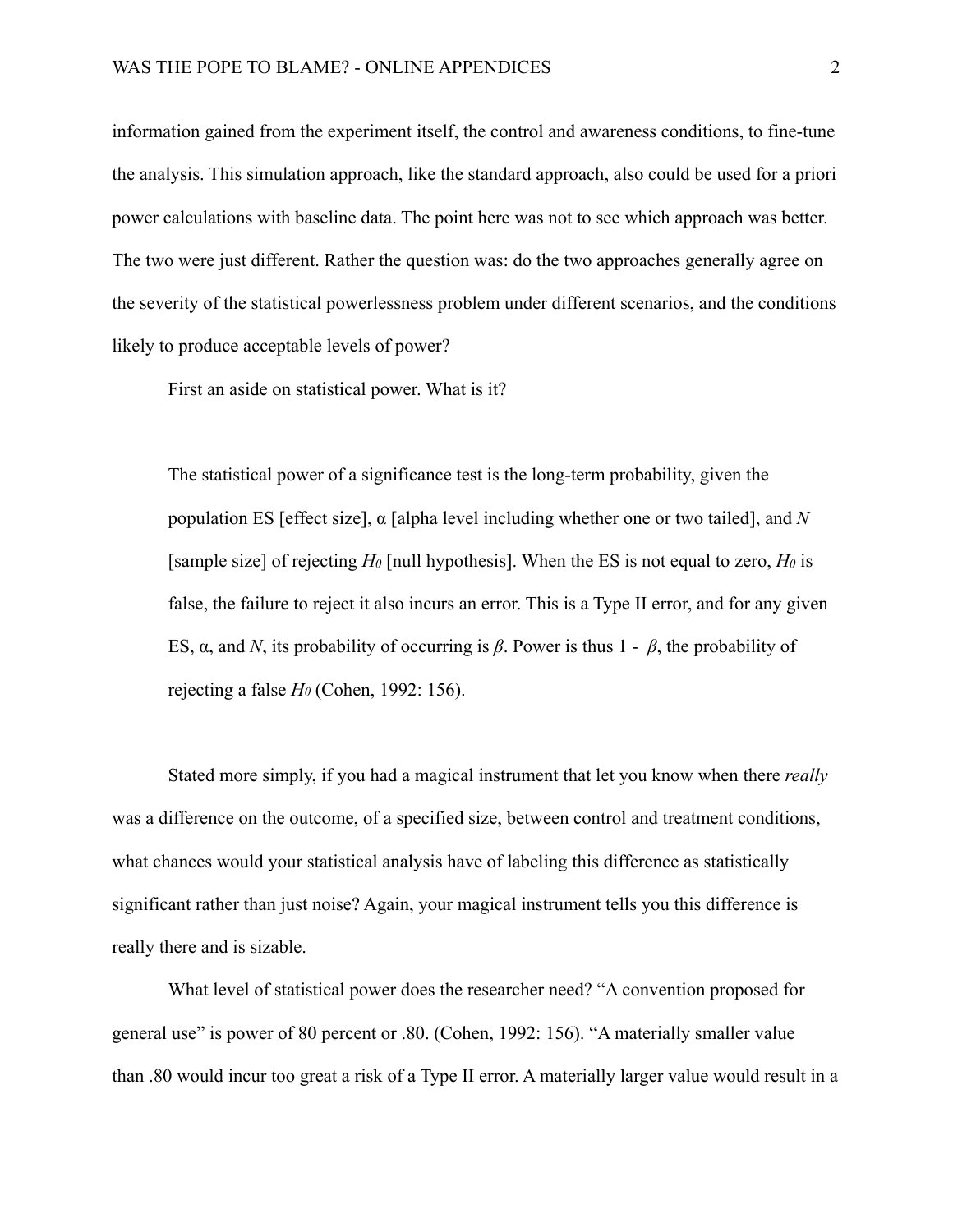demand for *N* that is likely to exceed the investigator's resources. Taken with the conventional *α*  $= .05$ , power of .80 results in a  $\beta$ :*α* ratio of 4:1 (.20 to .05) of the two kinds of risks" (Cohen, 1992: 156).<sup>1</sup>

The key contrast in findings from the predictive policing experiment (Ratcliffe et al., 2020) was between the control condition and the marked patrol condition. Therefore, in the standard power estimation approach (*power\_twoproportions* in Stata v. 15) the focus was on just those two conditions when using the standard statistical power estimation approach. To keep the analysis straightforward and explicitly aligned with the experimental design, here results from *just* the mission areas, the three predicted 500' x 500' grids each day in each district, were used. The focus is just on crime occurrence vs. nonoccurrence during the treatment shift, not crime counts. In effect then, these are reported property crime prevalence rates. These prevalence rates appeared in Table 6 in the final project report (Ratcliffe, Taylor, Askey, Fisher, & Koehnlein, 2019). These results are different from those reported in the journal article describing key quantitative results (Ratcliffe et al., 2020) which used buffered mission areas.

Stata program '*power\_twoproportions*', accommodates cluster-randomized designs. It required some parameter decisions, which we describe here to aid future replication.

The number of units (clusters) at the level of randomization are important. In the program, parameter *k1* reflects the number of clusters, districts in our case, randomly assigned to

 $\overline{a}$ 

<sup>&</sup>lt;sup>1</sup> Cohen, as a psychologist, was primarily concerned with academic psychologists planning how many subjects they will need for their experiments. Other types of social scientists may desire higher levels of statistical power, or, when working with extremely large data sets, may opt to use much stricter significance levels like  $p < .001$  so that in their analyses they are not overwhelmed with significant findings (e.g., Baldassare (2000)).

That said, "although there are risks associated with having too much statistical power, the pressing need for most social science research is to have much more of it" (Ellis, 2010: 81).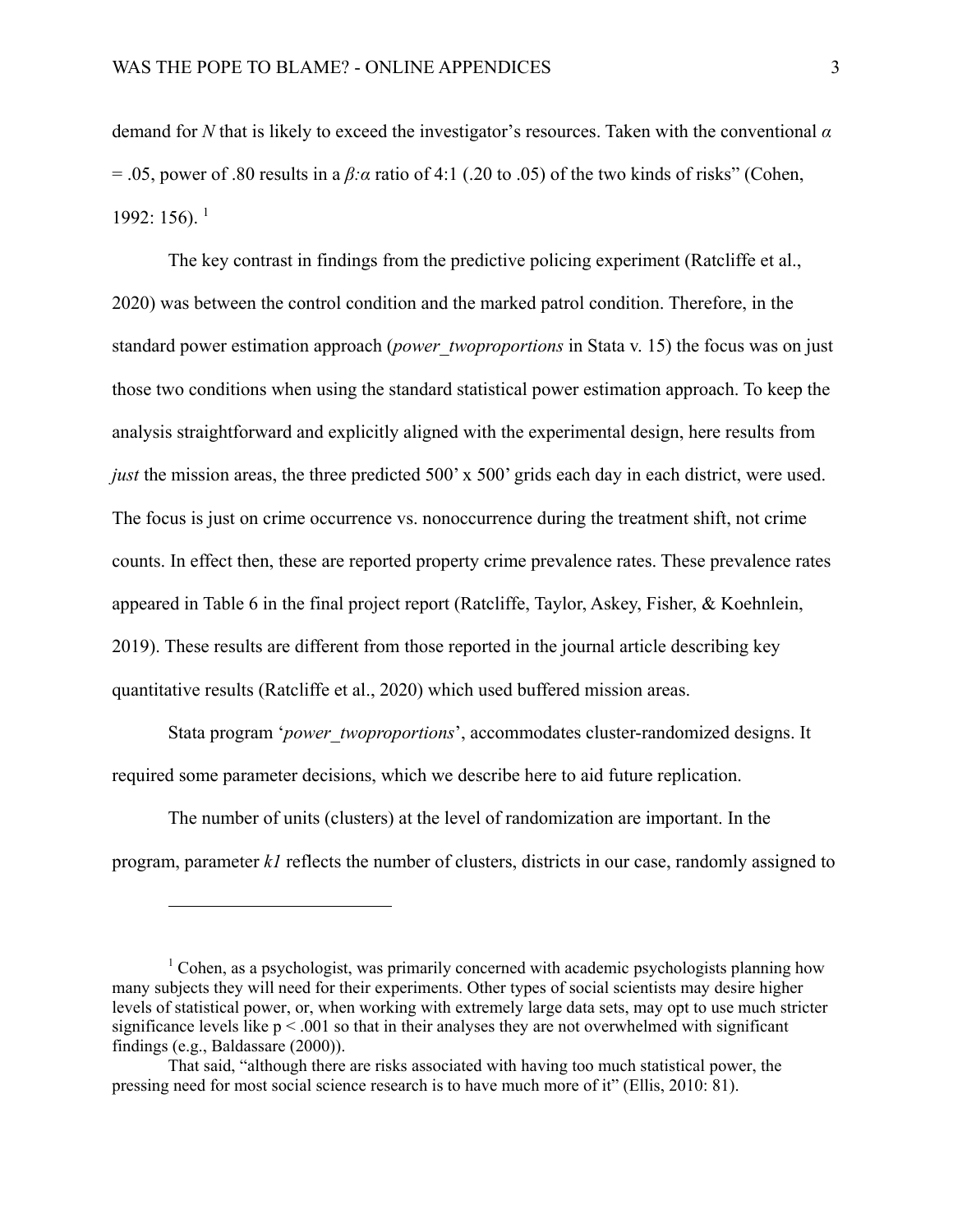the control group, and the parameter  $k2$  is the number assigned to the marked car treatment condition. In the property crime experiment, these were 5 and 5.

The program also requests the size of each cluster, *m1* and *m2*, respectively, for the control and treatment conditions. Here, cluster size reflected the number of shifts, or days, studied. In the property crime phase of the experiment, these were 90 and 90.

In a cluster-randomized trial, power is shaped by the intracluster correlation coefficient, the fraction of outcome variation associated with the level of randomization. In our case, the randomization level was the police district.<sup>2</sup> Including this in analyses estimating needed sample sizes takes care of the needed "inflating by the design effect (DE), which is a simple function of the intracluster correlation (ICC)" (Hemming & Marsh, 2013: 114). A mixed effects logit model analyzing just the control and marked car districts yielded  $ICC = .1346.$ <sup>3</sup> This parameter was retained in all power estimations with the standard power approach. Further, throughout, just one tailed testing was used at the default alpha level,  $p < .05$ .

The power estimations provided by *power* two *proportions*, where the power estimates did not depend on records in specific data files, allowed exploring each alternate reality on its own. It also permitted examining combined scenarios to see if certain alternate realities, generating insufficient statistical power on their own, could generate sufficient statistical power when paired with other scenarios. In other words, with the standard approach, one could explore combinations of alternate realities. It was not possible to explore these combinations with the

 $\overline{a}$ 

<sup>&</sup>lt;sup>2</sup> The "intracluster correlation coefficient (ICC) ... is a measure of the relatedness of clustered data … mathematically it is the between-cluster variability divided by the sum of the within-cluster and between-cluster variabilities" (Killip, Mahfoud, & Pearce, 2004: 206)

<sup>&</sup>lt;sup>3</sup> Obtained with the post estimation command *estat icc* which yielded the intraclass correlation coefficient, which in this instance is equivalent.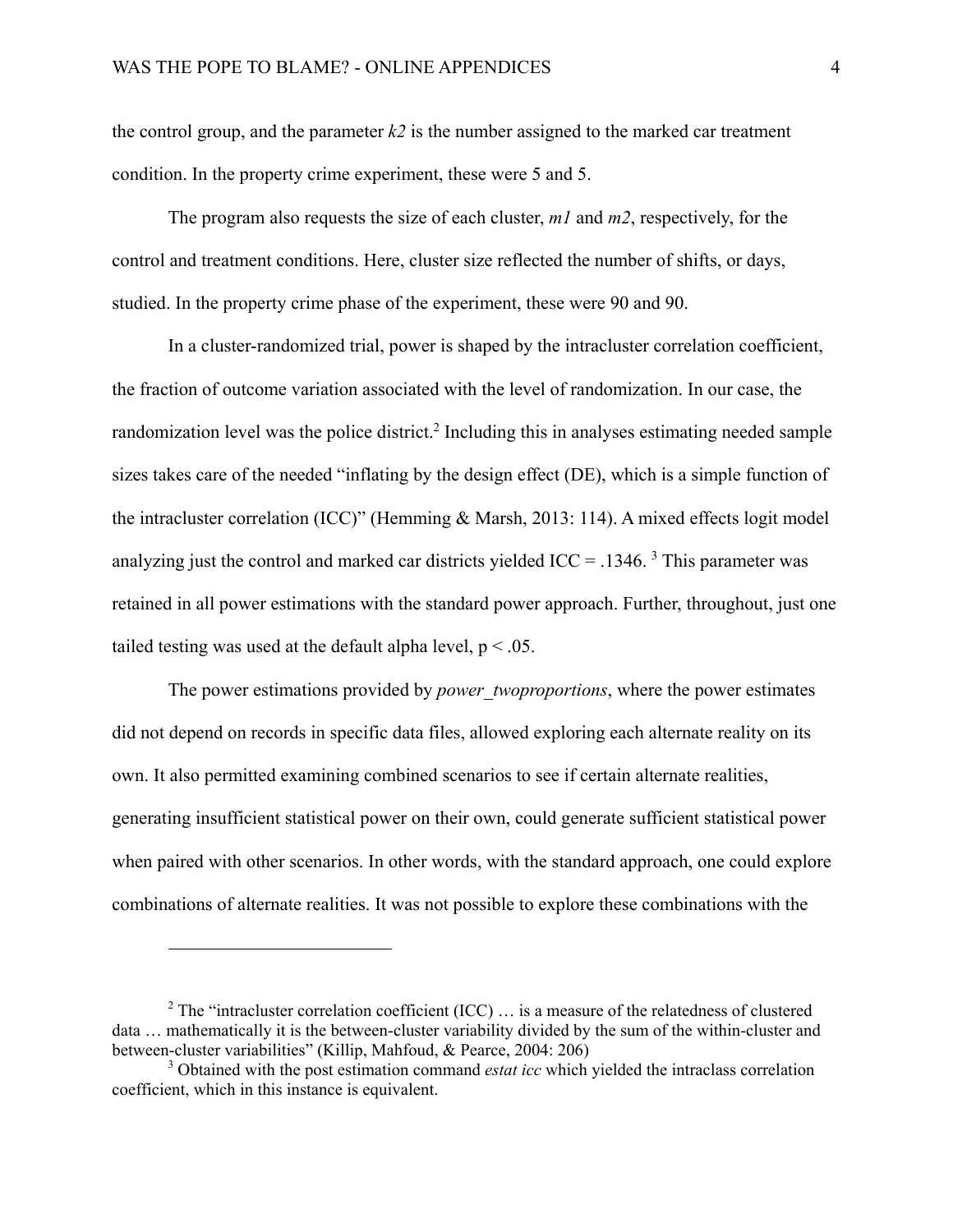simulation approach based on real data because different alternative realities sometimes relied on data structured in different ways.

Sample Stata do files can be found online at

www.rbtaylor.net/pub\_cpp\_2020\_sample\_do.pdf

# **APPENDIX B: Predictive Policing Statistical Powerlessness and Hot Spots Results: Thoughts on Discrepancies**

One reviewer posed the following excellent question: "There are hot spot studies that have found statistically significant results for specific types of crime that do occur more rarely. How is that consistent with their argument?"

The short answer, as noted in the main paper, had several parts. (1) Some of these hot spots studies have used calls for service, which occur more frequently than reported Part I serious crime incidents. The latter are the preferred outcome in predictive policing studies. (2) Even when using reported Part I serious crime incidents, not all studies have looked at outcomes by crime type. At least one study looked at just total Part I incidents. (3) Not all hot spot studies looking at specific Part I serious crime category counts for outcomes have used randomized control trial experimental designs. More rigorous designs may make it less likely to observe significant treatment effects. (4) Further, not all rigorously designed hot spot studies looking at serious crime outcomes have observed statistically significant treatment impacts in the anticipated direction. And finally, (5) some rigorously designed hot spots studies with serious Part I reported crime outcomes have used treatment areas that were larger, when comparisons could be made, than typically used in predictive policing studies. If the outcome is crime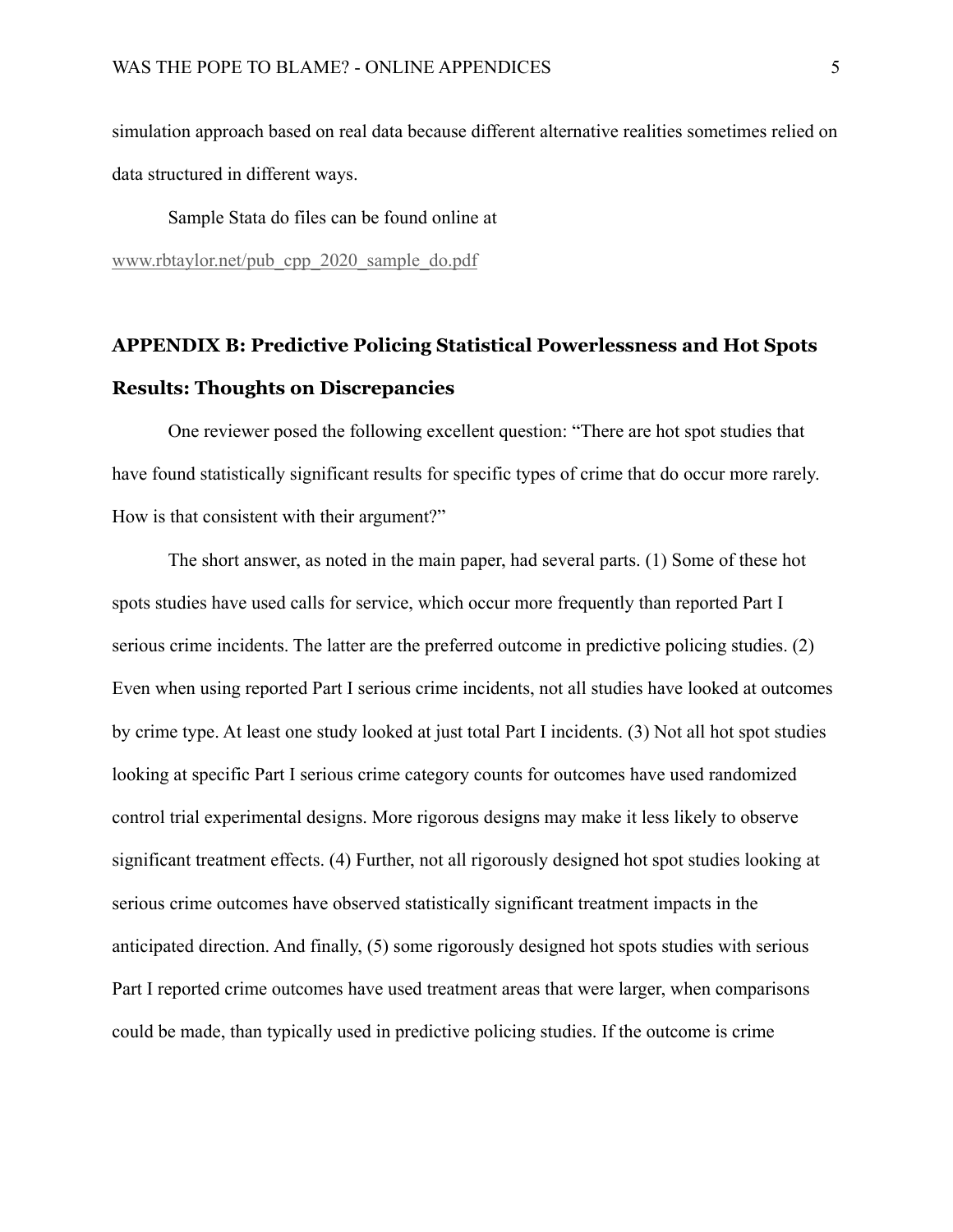prevalence rates, crime occurrence/non-occurrence, rates go up with larger areas. The details behind this short answer appear below.

### *Starting point: A Recent systematic review*

Fortunately, Braga and colleagues (2019) published a recent systematic review of hot spots studies at micro places. "All studies using units of analysis smaller than a neighborhood or community were considered" (Braga et al., 2019: 5/88). Tables 2 & 3 in that publication provide key details. Going to published articles themselves provided additional crucial details. We started sub-setting the studies included there as follows.

### *Subset 1: Rigorous experimental design*

The first cut was on experimental design "Twenty - seven eligible studies used randomized controlled trials" (Braga et al., 2019: 9/88).

## *Subset 2: Serious (Part I) reported crime outcome*

Among these 27, the next cut was on the outcome. Did the study include a Part I reported crime outcome, or grouping of Part I reported crime types? Excluding three studies that did not appear in refereed journals (In Braga et al. (2019: Table 2): Sherman et al., 2014; Atterman, 2017; Blattman et al., 2017), left 13 studies that included at least one Part I crime outcome based on crime incident reports. In the order listed in Table 2 these were: (1) Braga et al. (1999); (2) Taylor et al. (2011); (3) Ratcliffe et al. (2011); (4) Lum et al. (2011); (5) Rosenfeld et al. (2014); (6) Telep et al. (2014); (7) Groff et al. (2015); (8) Koper et al. (2015); (9) Weisburd et al. (2015); (10) Ariel et al. (2016); (11) Santos & Santos (2016); (12) Ariel & Partridge (2017); (13) Ratcliffe et al. (2019).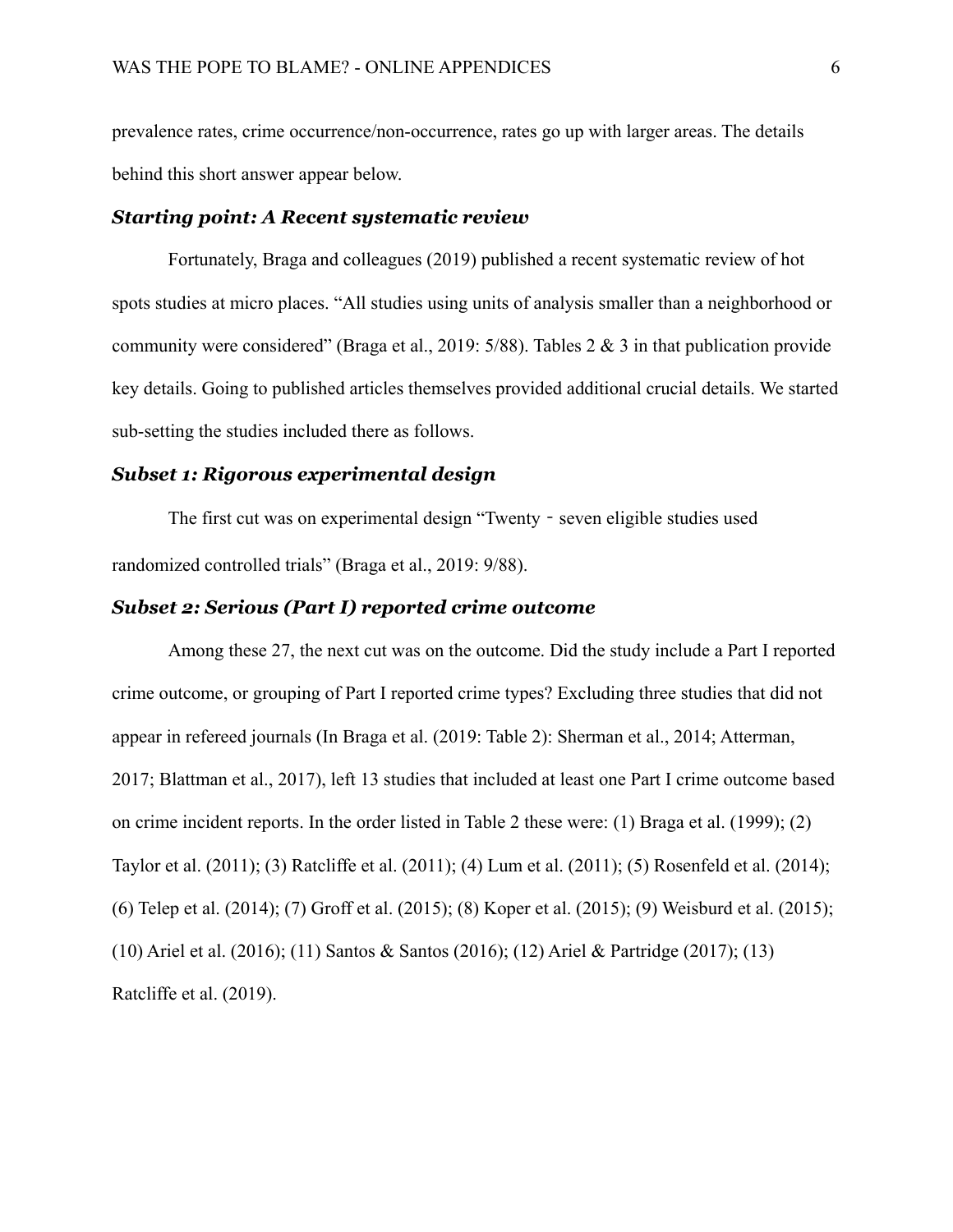## *Subset 3: Statistically significant crime impact in expected direction*

Among these thirteen studies, some reported non-significant treatment impacts for a serious reported crime outcome. For example Ariel et al. (2016: 297) reported "the effect size for reported crime data yields an effect size of  $d = -.189$  (95 % CI -.653, .27)." Since the confidence interval crosses zero, this is a non-significant finding. Santos  $\&$  Santos (2016: 391) reporting on their Part I outcome indicated: "The direction of the intervention variables in both models shows that the treatment areas had lower counts of residential burglary and theft from vehicle crimes and that more intervention dosage was related to fewer crimes; however, the predictors were not significant in either model." At least one study reported an unexpected outcome. Ariel & Partridge (2017: 813) found that "victim generated crimes—the primary outcome measured in nearly all hot spots policing experiments—increased."

# *Subset 4: Rigorous design, crime outcome, significant results in expected direction: Areal comparison*

So narrowing further, and focusing just on the rigorous studies that found significant treatment impacts with a serious crime outcome in the expected direction, were the treatment areas of comparable size to those used in predictive policing? In the current study, three 500' x 500' grids were generated for each shift. In toto, this represented 750,000 square feet or 2.69 percent of a square mile.

At least one hot spots study had treatment areas appreciably larger than used in this predictive policing experiment. Groff et al. (2015: 28) reported that their hot spots averaged ".044 square miles." Their average hot spot was therefore 63 percent larger in area than the three mission grids per shift per district used in the current study.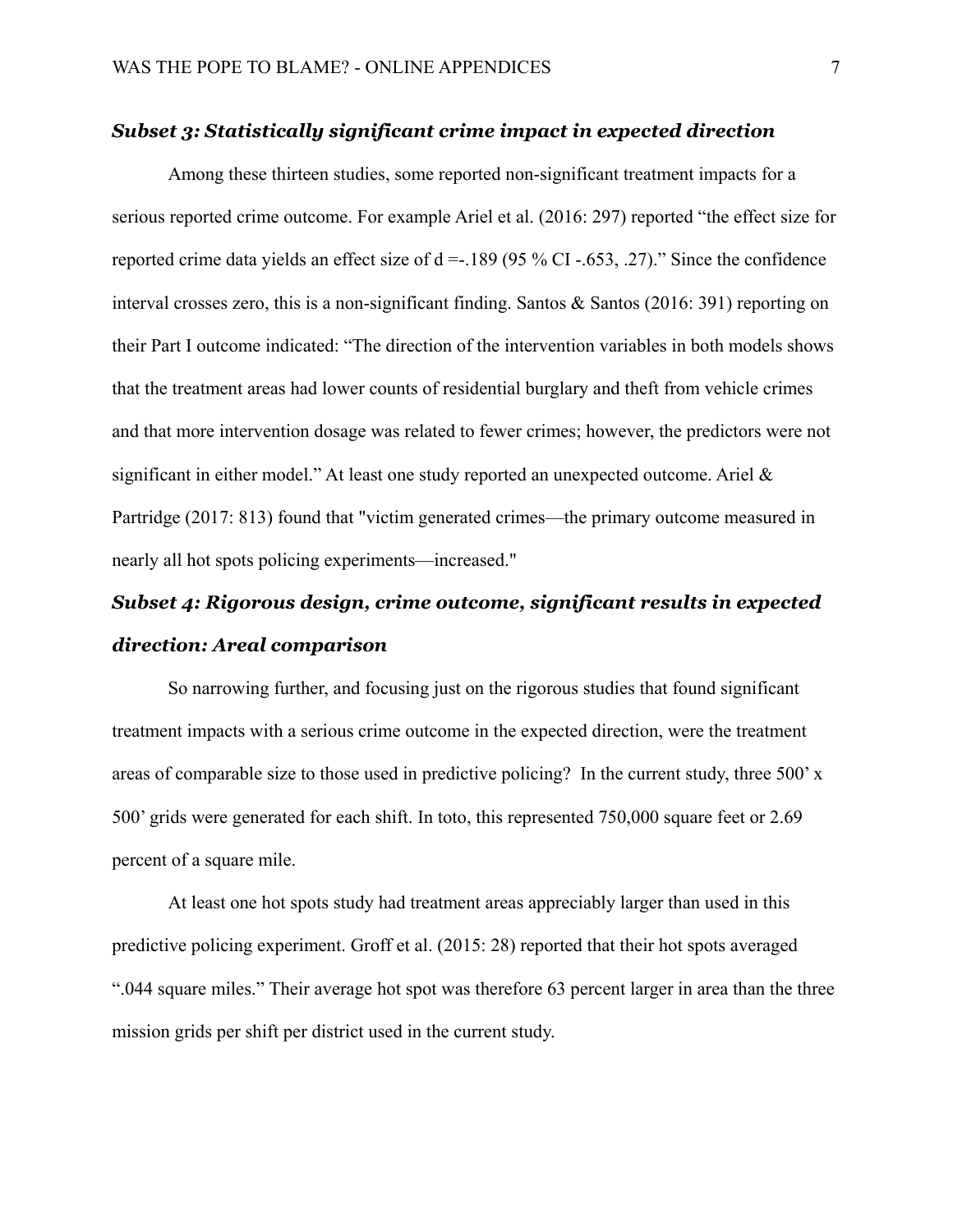For numerous studies, however, it was not possible to compare the square footage of the treatment areas because many hot spot studies reported geographic area in non-comparable ways. Studies often reported numbers of intersections or streetblocks or miles of streets. Some examples. Braga et al. (Braga, Weisburd, Waring, Lorraine Green, & et al., 1999: 549) described their hot spots as intersection areas where "an intersection area is the intersection and its four adjoining street segments." Rosenfeld et al. (2014: 433) reported "the final 32 hot spots contained 258 street segments, with an average of eight segments per area (standard deviation  $[SD] = 2.84$ , minimum = 3, maximum = 14)."

Finally, as mentioned earlier, at least one study finding a significant treatment effect on reported crime used total Part I crime incidents, rather than individual Part I crime categories (Telep, Mitchell, & Weisburd, 2014: Table 3)

#### *Takeaway*

Hot spot studies showing statistically significant impacts of a policing intervention on specific Part I reported crime categories do appear in the literature. Our questioning reviewer is absolutely correct, of course, on that point. But it is not clear at this time what specific fraction of those studies proved comparable to the current predictive policing study on *all* of the following attributes: it was a randomized controlled trial experiment, appearing in a refereed journal, considering specific Part I reported crime incident outcomes, using comparably sized treatment areas of 750,000 square feet. Because *this* subset of hot spot studies cannot be identified, we therefore cannot know the fraction of this subset that found a statistically significant ( $p < .05$ ) impact in the expected direction. In short, it is not at all clear, given current available information whether the statistical powerlessness problem highlighted here aligns or fails to align with what we know from hot spot studies of policing interventions.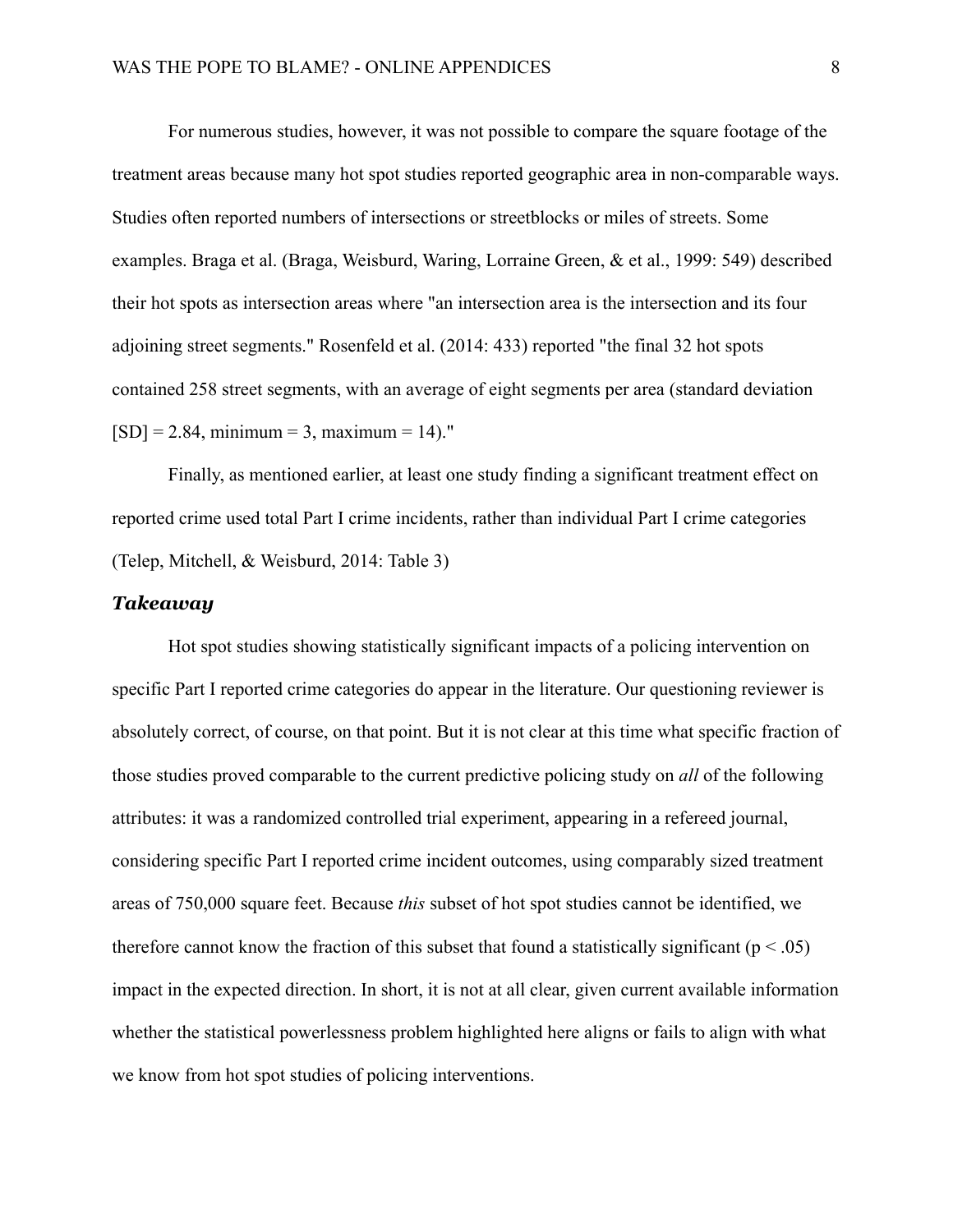## **APPENDIX C: Do file excerpts**

#### *Estimates using power twoproportions (Standard approach)*

\* keeping just the two key conditions \*\*\*\*\*\*\*\*\*\*\*\*\*\*\*\*\*\*\*\*\*\*\*\*\*\*\*\*\* \*\*\*\*\*\*\*\*\*\*\*\*\*\*\*\*\*\*\*\*\*\*\*\*\*\*\*\* /\* NOTE - HERE WE \*\*\* ARE \*\*\* KEEPING CONTROL AND MARKED \* THIS IS CORRECT \* THIS IS DIFFERENT FROM WHAT WE DID WITH THE PC SIMULATE \*/ keep if(expcond==1)|(expcond==3) tab during01 expcond, col melogit during01 ||district: estat icc /\* estat icc Intraclass correlation ------------------------------------------------------------------------------ Level | ICC Std. Err. [95% Conf. Interval] -----------------------------+----------------------------------------------- district | .1345848 .1262944 .0182303 .565679 ------------------------------------------------------------------------------ \*/ \* as conducted power twoproportions .0333 .0133, k1(5) k2(5) m1(90) m2(90) rho(0.1346) onesided \* AR-1 - double time of experiment power twoproportions .0333 .0133, k1(5) k2(5) m1(180) m2(180) rho(0.1346) onesided \* AR - 2 - ALL EGGS IN ONE BASKET power twoproportions .0333 .0133, k1(5) k2(15) m1(90) m2(90) rho(0.1346) onesided \* AR - 3 - Philadelphia is London - 23 districts each power twoproportions .0333 .0133, k1(23) k2(23) m1(90) m2(90) rho(0.1346) onesided  $*$  AR - 4 display .0333\*5 display .01333\*5  $/\star$ . display .0333\*5 .1665 . display .01333\*5 .06665 \*/ \* 5 times higher power twoproportions .1665 .06665, k1(5) k2(5) m1(90) m2(90) rho(0.1346) onesided \* ten times higher power twoproportions .333 .133, k1(5) k2(5) m1(90) m2(90) rho(0.1346) onesided \* 15 times higher display .0333\*15 display .01333\*15 /\* . display .0333\*15 .4995 . display .01333\*15 .19995 \*/ power twoproportions .4995 .1995, k1(5) k2(5) m1(90) m2(90) rho(0.1346) onesided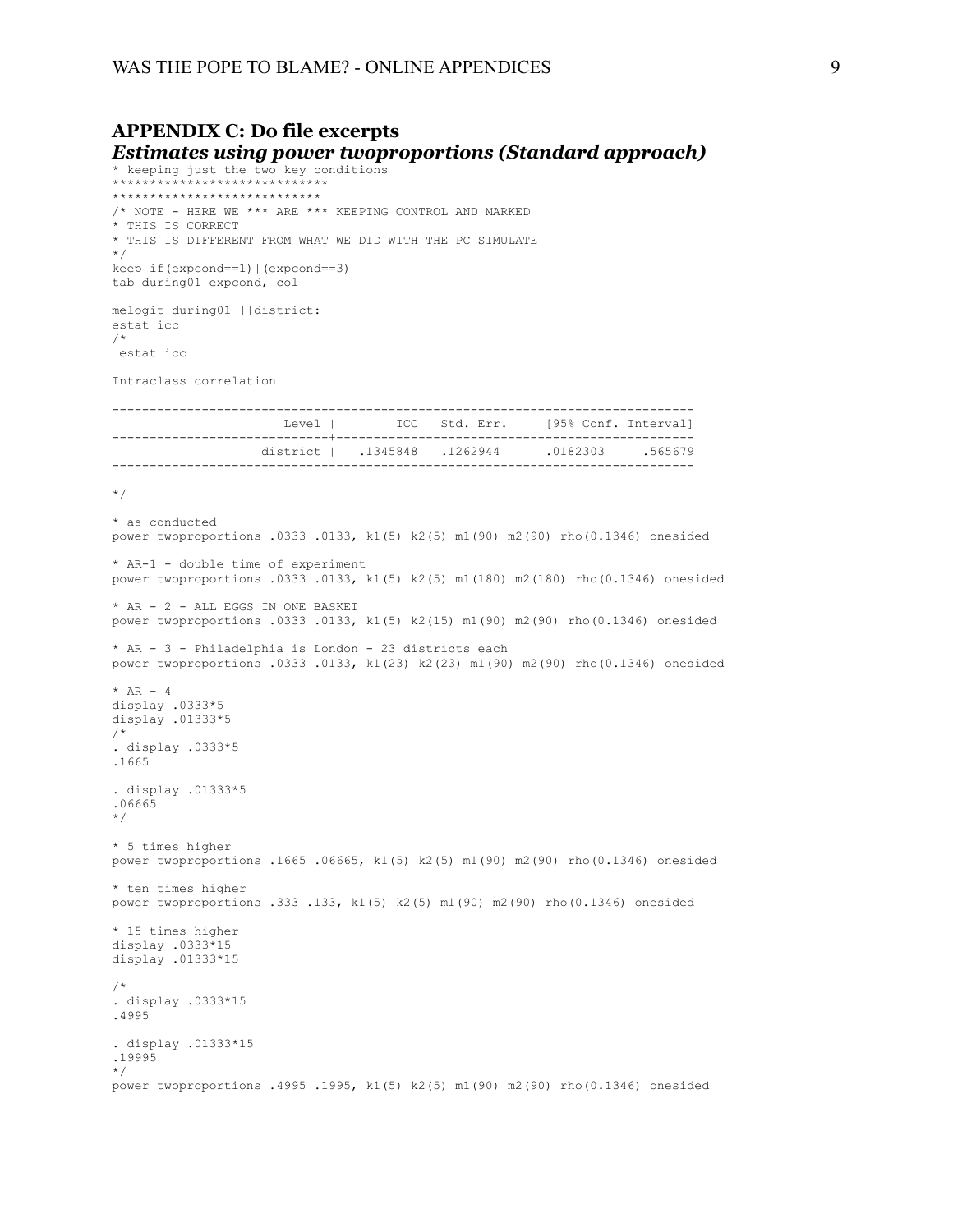#### WAS THE POPE TO BLAME? - ONLINE APPENDICES 10

```
* Ten times larger and Philadelphia as London (Ar-4-10x / AR-3) 
power twoproportions .333 .133, k1(23) k2(23) m1(90) m2(90) rho(0.1346) onesided 
* 5 times larger and philadelphia as london 
power twoproportions .1665 .06665, k1(23) k2(23) m1(90) m2(90) rho(0.1346) onesided 
* Ten times larger and all eggs in one basket (AR-4-10X / AR-2) 
power twoproportions .333 .133, k1(5) k2(15) m1(90) m2(90) rho(0.1346) onesided 
* FIVE times larger and all eggs in one basket (AR-4-5X / AR-2) 
power twoproportions .1665 .06665, k1(5) k2(15) m1(90) m2(90) rho(0.1346) onesided 
* Ten times larger and no Papal visit (AR-4-10x / AR-1) 
power twoproportions .333 .133, k1(5) k2(5) m1(180) m2(180) rho(0.1346) onesided 
* FIVE times larger and no Papal visit (AR-4-10x / AR-1) 
power twoproportions .1665 .06665, k1(5) k2(5) m1(180) m2(180) rho(0.1346) onesided 
* No Papal visit and all eggs in one basket (AR-1 / AR-2) 
power twoproportions .0333 .0133, k1(5) k2(15) m1(180) m2(180) rho(0.1346) onesided 
* No Papal visit and Philadelphia as London (AR-1 / AR-3) 
power twoproportions .0333 .0133, k1(23) k2(23) m1(180) m2(180) rho(0.1346) onesided 
* All eggs in one basket and Philadelphia as London (AR-2 / AR-3) 
power twoproportions .0333 .0133, k1(11) k2(35) m1(90) m2(90) rho(0.1346) onesided 
power twoproportions .0333 .0133, k1(12) k2(34) m1(90) m2(90) rho(0.1346) onesided 
* TAKE THE AVERAGE OF THE ABOVE 2 RESULTS 
display ((.347+.3439)/2) 
clear all 
log close 
exit 
Simulations using pcpanel 
       Estimating power for experiment as conducted – not absorbing fixed effects for time 
        * USING ONLY CONTROL AND AWARENESS 
        * THESE ARE STANDING IN AS A BROADER CONTROL CONDITION 
       pc_simulate during01 , /// 
                model(POST) /// 
                post(90) /// 
                mde(-.024) /// 
                i(district) /// 
                t(edate) /// 
                onesided /// 
                nsim(1000) /// 
                outfile(asc_037no_collapse_pc_sim_actual_no_absorb) replace 
        * absorb 
       pc_simulate during01 , /// 
               model(POST) /// 
                post(90) /// 
                mde(-.024) ///
                i(district) /// 
                t(edate) /// 
                onesided /// 
                nsim(1000) /// 
                /// collapse /// 
                absorb( edate) /// 
               outfile(asc_037no_collapse_pc_sim_actual_yes_absorb) replace
       Estimating power for AR-1 – not absorbing fixed effects for time 
        * NO VISIT FROM POPE 
        * USE DOUBLED DATA SET 
       pc_simulate during01 , /// 
                model(POST) /// 
                post(180) /// 
                 mde(-.024) /// 
                i(district) /// 
                t(edate) ///
```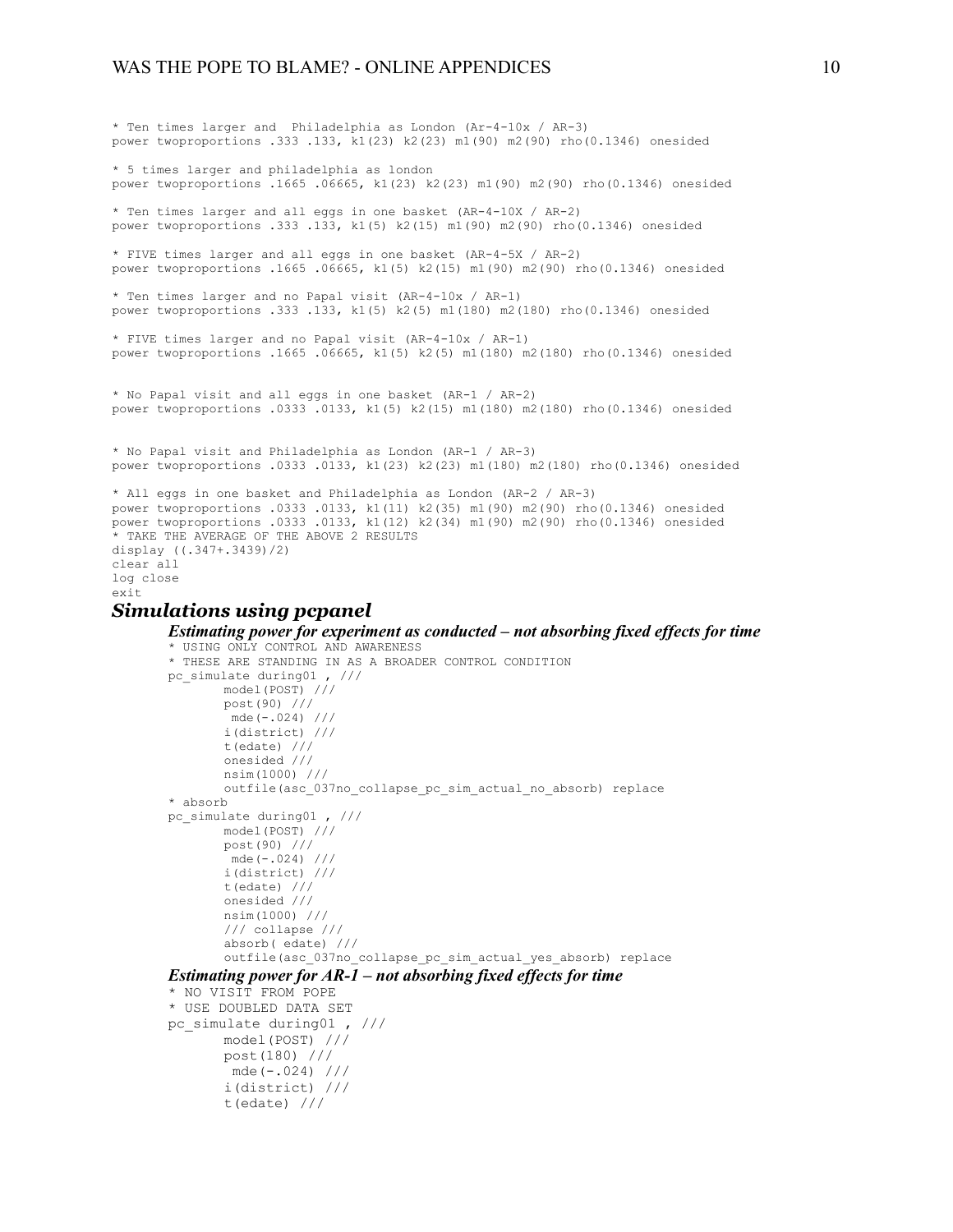```
 onesided /// 
               nsim(1000) /// 
               /// collapse /// 
              n(10) ///
               outfile(asc_037no_collapse_pc_SIM_AR_1_NO_POPE_180_NO_ABSORB) replace 
       Estimating power for AR-2 – not absorbing fixed effects for time 
       * AR - 2<sup>-</sup>- ALL EGGS IN ONE BASKET
       * NEED TO PULL IN 20 DISTRICT FILE 
       * treatment ratio = .75 
       clear all 
       use property merged exposed byday d20 20190815 xtset fixed.dta
       * set it so \frac{1}{3}/4 = treatment
       pc_simulate during01 , /// 
              model(POST) /// 
               post(90) /// 
               mde(-.024) /// 
               i(district) /// 
               t(edate) /// 
               onesided /// 
               nsim(1000) /// 
               /// collapse /// 
               p(.75) /// 
               outfile(asc_037no_collapse_pc_sim_ar_2_all_eggs_no_absorb) replace 
       Estimating power for AR-3 – not absorbing fixed effects for time 
       * AR-3 - Philadelphia as London 
       * more districts – draw bootstrap samples of 46 
       pc_simulate during01 , /// 
               model(POST) /// 
               post(90) /// 
              mde(-.024) ///
               i(district) /// 
               t(edate) /// 
               onesided /// 
               nsim(1000) /// 
               /// collapse /// 
               n(46) /// LONDON SCENARIO 
               bootstrap /// 
               outfile(asc_037no_collapse_pc_sim_ar_3_london_no_absorb) replace 
       Estimating power for AR-4 – five times expansion - not absorbing fixed effects for time 
       * bring in 10 district file 
       clear all 
       use ASC_2019_037_CONTROL_AWARE_ONLY.dta 
       tabstat during01, by(expcond) 
       clonevar during01x5=during01 
       * WANT TO GET FROM .04 TO .04 X 5 = .2 
       * the above proportion would be the new prevalence rate 
       * recoding a random fraction of the control condition that previously had no 
crime 
       replace during01x5=1 if(rando\leq=.17) & (expcond==1) & (during01==0)
       * recoding a random fraction of the awareness condition that previously had no 
crime 
       replace during01x5=1 if(rando\leq=.15) & (expcond==2) & (during01==0)
       tabstat during01x5, by(expcond) 
       /* GETS PRETTY CLOSE 
        expcond | mean 
       ---------+---------- 
               1 | .2111111 
               2 | .1911111 
       ---------+---------- 
          Total | .2011111 
       -------------------- 
       /*
```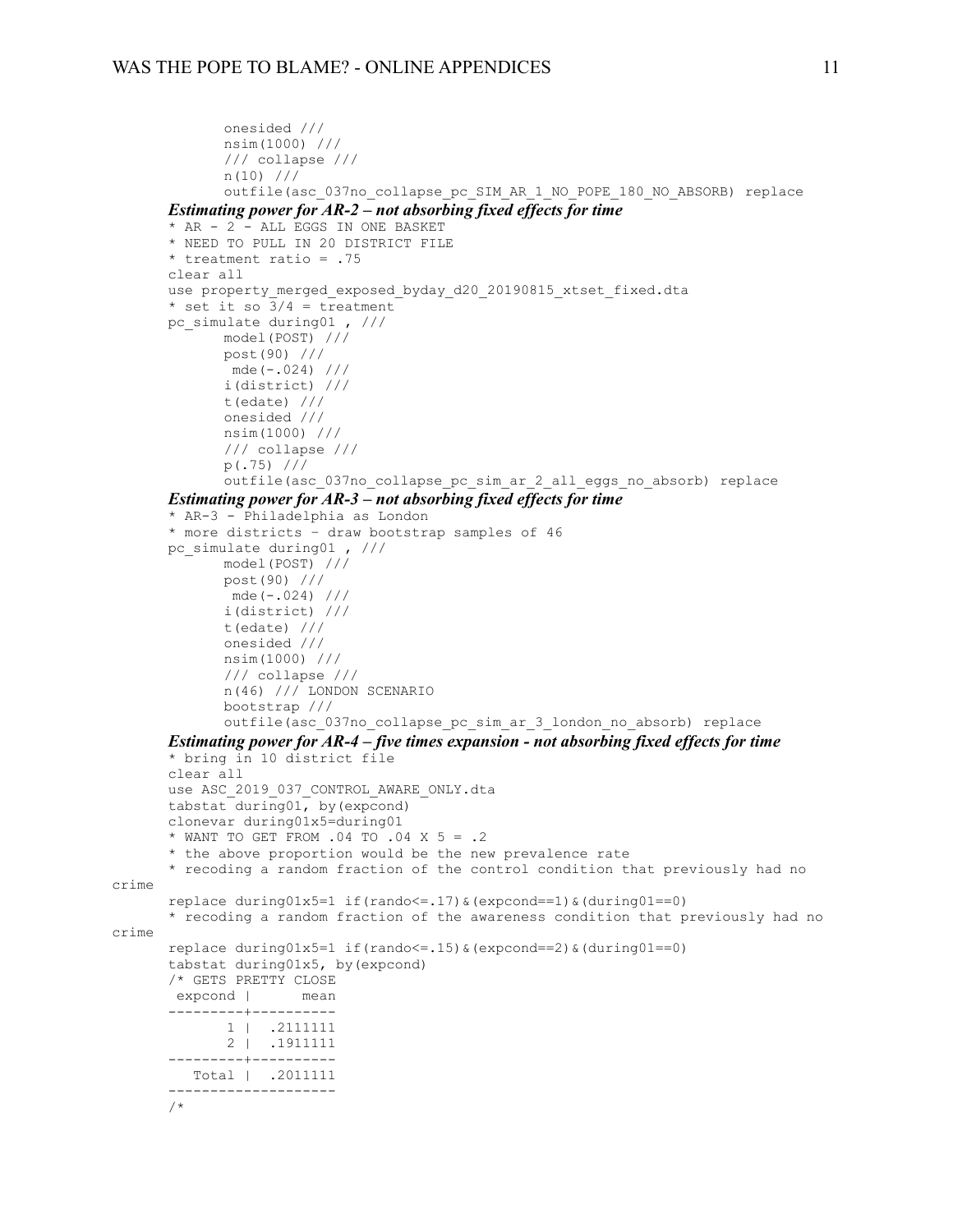```
THINKING THROUGH HOW MUCH THE MDE WOULD CHANGE 
Started with a 60% reduction with a prevalence rate of .04 
Now the prevalence rate is 5 \times .04 = .2040% of this would = .2 x .4 = .08 Below goes from an mde smaller than this to an mde bigger than this 
*/ 
pc_simulate during01x5 , /// 
       model(POST) /// 
       post(90) /// 
       mde(-.02(-.01)-.16) /// i(district) /// 
        t(edate) /// 
        onesided /// 
       nsim(1000) /// 
        outfile(asc_037no_collapse_ar_4_5x__no_absorb) replace
```
### **References**

- Ariel, B., & Partridge, H. (2017). Preidctable policing: Measuring the crime control benefits of hotspots policing at bus stops. *Journal of Quantitative Criminology, 33*, 809-833.
- Ariel, B., Weinborn, C., & Sherman, L. W. (2016). "Soft" policing at hot spots—do police community support officers work? A randomized controlled trial. *Journal of Experimental Criminology, 12*(3), 277-317. doi:10.1007/s11292-016-9260-4
- Baldassare, M. (2000). *California in the next milennium*. Berkeley: University of California Press.
- Braga, A. A., Turchan, B., Papachristos, A. V., & Hureau, D. M. (2019). Hot spots policing of small geographic areas effects of crime. *Campbell Systematic Reviews, 15*, e1046. doi:https://doi.org/10.1002/cl2.1046
- Braga, A. A., Weisburd, D. L., Waring, E. J., Lorraine Green, M., & et al. (1999). Problemoriented policing in violent crime places: A randomized controlled experiment. *Criminology, 37*(3), 541-580. doi:http://dx.doi.org/10.1111/j.1745-9125.1999.tb00496.x
- Cohen, J. (1988). *Statistical Power Analysis for the Behavioral Sciences*. Hillsdale, NJ: Lawrence Earlbaum Associates.
- Cohen, J. (1992). A power primer. *Psychological Bulletin, 112*, 155-159.
- Ellis, P. D. (2010). *The Essential Guide to Effect Sizes: Statistical Power, Meta-Analysis and the Interpretation of Research Results*. Cambridge, UK: Cambridge University Press.
- Groff, E. R., Ratcliffe, J. H., Haberman, C. P., Sorg, E. T., Joyce, N. M., & Taylor, R. B. (2015). Does what police do at hot spots matter? The Philadelphia policing tactics experiment. *Criminology, 53*(1), 23-53. doi:10.1111/1745-9125.12055
- Hemming, K., & Marsh, J. (2013). A menu-driven facility for sample-size calculations in cluster randomized controlled trials. *The Stata Journal, 13*(1), 114-135.
- Hinkle, J. C., Weisburd, D., Famega, C., & Ready, J. (2013). The Problem Is Not Just Sample Size:The Consequences of Low Base Rates in Policing Experiments in Smaller Cities. *Evaluation Review, 37*(3-4), 213-238. doi:10.1177/0193841x13519799
- Killip, S., Mahfoud, Z., & Pearce, K. (2004). What Is an Intracluster Correlation Coefficient? Crucial Concepts for Primary Care Researchers. *The Annals of Family Medicine, 2*(3), 204-208. doi:10.1370/afm.141
- Ratcliffe, J. H., Taylor, R. B., Askey, A. P., Fisher, R., & Koehnlein, J. M. (2019). *The Philadelphia Predictive Policing Experiment: Final Report submitted to the National Institute of Justice (grant 2014-R2-CX-0002). [ONLINE: https://bit.ly/376RuYf ; accessed June 9, 2020]*. Retrieved from Philadelphia: